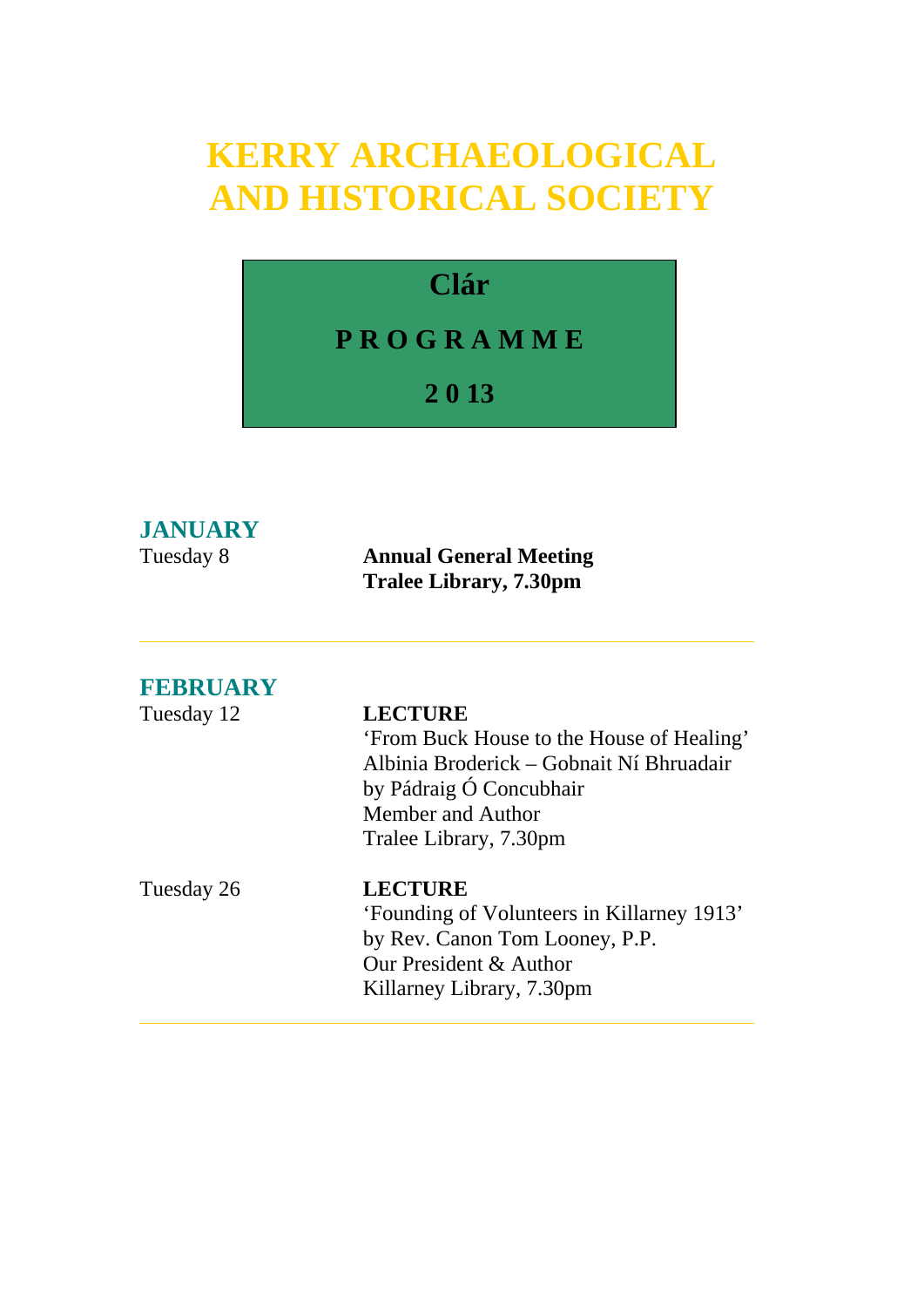# **MARCH**

Tuesday 12 **LECTURE**  'Fianna Fáil and Partition' by Dr. Stephen Kelly, U.C.D. Tralee Library, 7.30pm

# **MARCH**

Tuesday 19 **LECTURE**  'Kerry in the 17<sup>th</sup> Century' by Dr. Marc Caball, U.C.D. National Library, Dublin, 6.30pm

# **MARCH**

Tuesday 26 **LECTURE** 

'The passion and death of Christ in the Medieval Irish tradition' by Dr. Salvador Ryan, N.U.I. Maynooth Tralee Library, 7.30pm

### **APRIL**  Tuesday 2 **LECTURE**  'Sam Maguire – the Man' by Donal O'Sullivan, Member Killarney Library, 7.30pm Tuesday 9 **LECTURE**  'The early monastic site at Caherlehillan' by John Sheehan, U.C.C. Tralee Library, 7.30 pm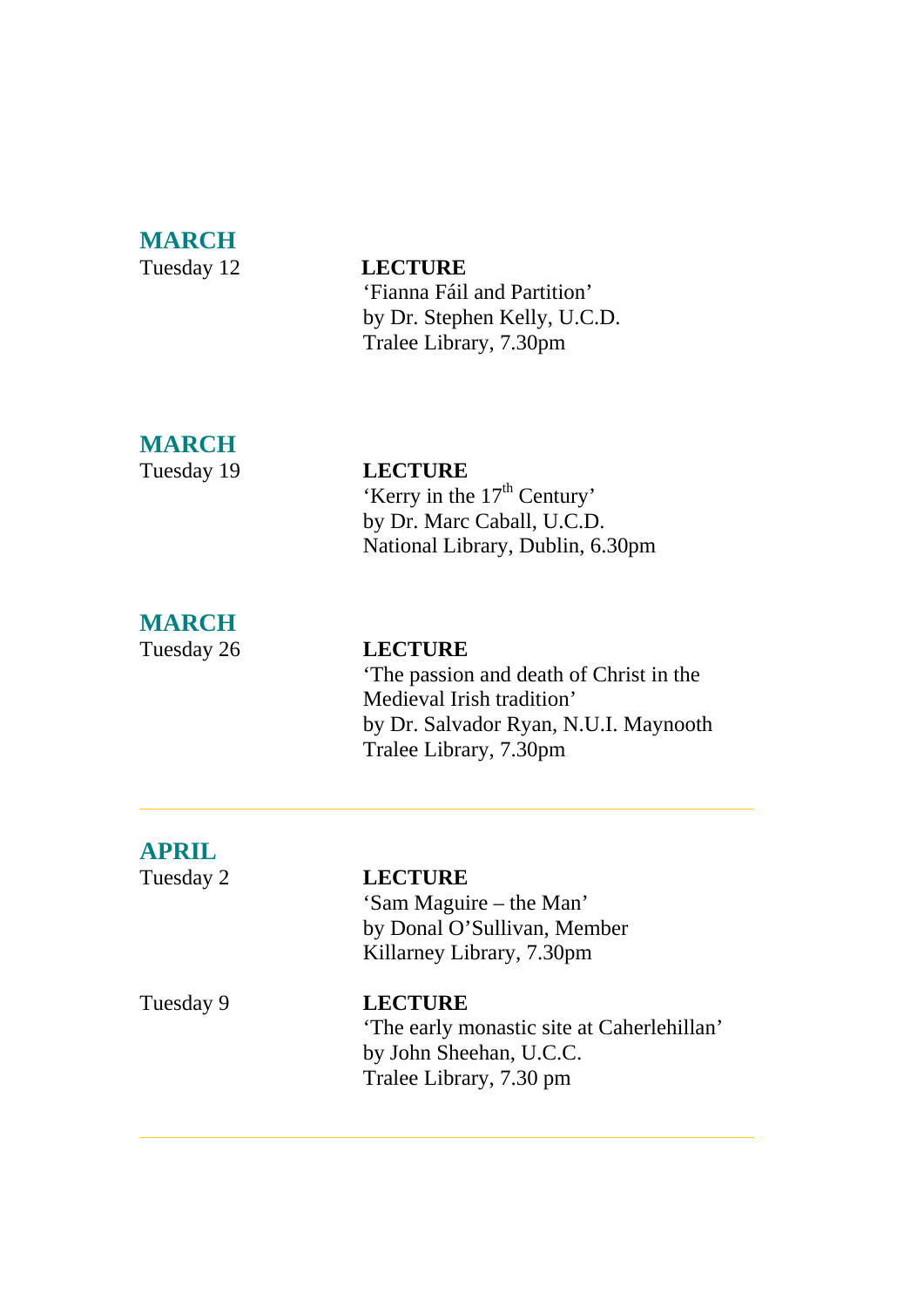| <b>APRIL</b><br>Sunday 28      | <b>Field Outing</b><br>Rath, Bonane<br>Led by Sheila O'Sullivan<br>Member<br>Meet Bonane Church, Kenmare, 2.30pm                                                                                                |
|--------------------------------|-----------------------------------------------------------------------------------------------------------------------------------------------------------------------------------------------------------------|
| <b>MAY</b><br>Monday to Friday |                                                                                                                                                                                                                 |
| $6 - 10$<br>4 Nights           | Away to West Clare<br>Phone O65/7084110 before 31 January 2013<br>Armada Hotel, Spanish Point<br>Cost $\bigoplus$ 5 – B/B p.p.s.<br>Single $\epsilon$ 20 extra per night<br>Travel own cars. Meet Ferry 11.00am |
| Thursday 16                    | Annual St. Brendan Mass, 9.30am<br>St. Brendan's Church, Tralee                                                                                                                                                 |
| <b>MAY</b>                     | <b>Field Outings</b>                                                                                                                                                                                            |
| Sunday 19                      | Kinard & Dingle Town<br>Led by Gerry O'Leary, Member<br>Meet at Bluirini Blasta Café, Lispole, 2.30pm                                                                                                           |
| <b>JUNE</b>                    |                                                                                                                                                                                                                 |
| Sunday 2                       | Derrynane Gardens & House<br>Led by James O'Shea, Head Gardener<br>Meet at Coach House Plaza, 2.30pm                                                                                                            |
| Sunday 23                      | <b>Beaufort</b><br>Led by Maurice Kelliher, Member<br>Meet at Beaufort church 2.30pm                                                                                                                            |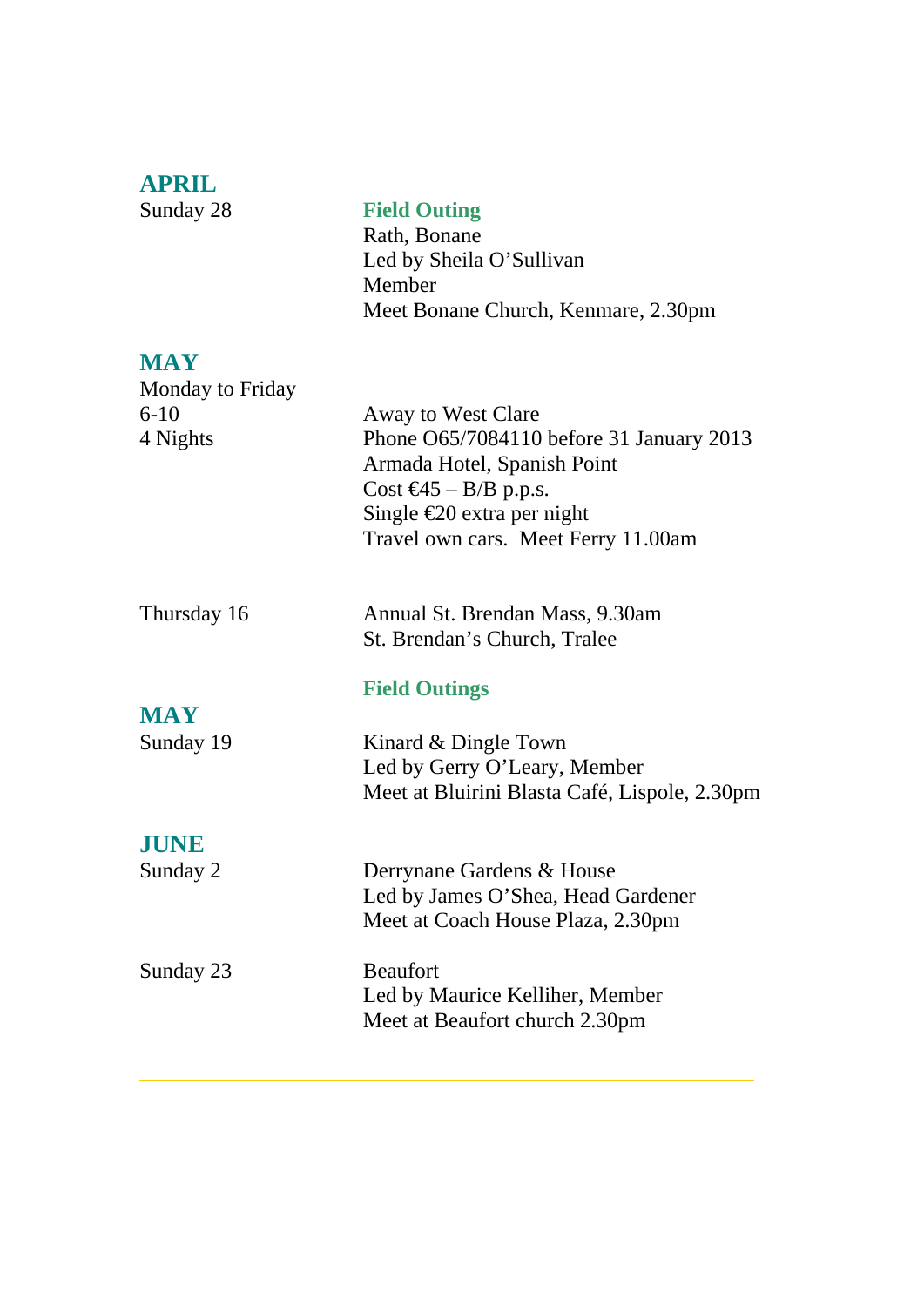# **Field Outings**

| <b>JULY</b>      | Kiskeam & Knocknagree<br>Led by a Member   |
|------------------|--------------------------------------------|
| Sunday 14        |                                            |
|                  | Meet at Kiskeam Cailleach Monument, 2.30pm |
| July 28          | Aughatubrid etc                            |
|                  | Led by Member                              |
|                  | Meet at Teach Amergin, Waterville, 2.30pm  |
| <b>AUGUST</b>    |                                            |
| Sunday 11        | <b>Cloone Lake</b>                         |
|                  | Led by Member                              |
|                  | Meet at Climbers Inn, Glencar, 2.30pm      |
| Sunday 25        | Camp                                       |
|                  | Led by Member                              |
|                  | Meet at Camp Junction, 2.30pm              |
| <b>SEPTEMBER</b> |                                            |
| Sunday 29        | Annual Lunch, 1.00pm                       |
|                  | Carlton Hotel, Tralee                      |